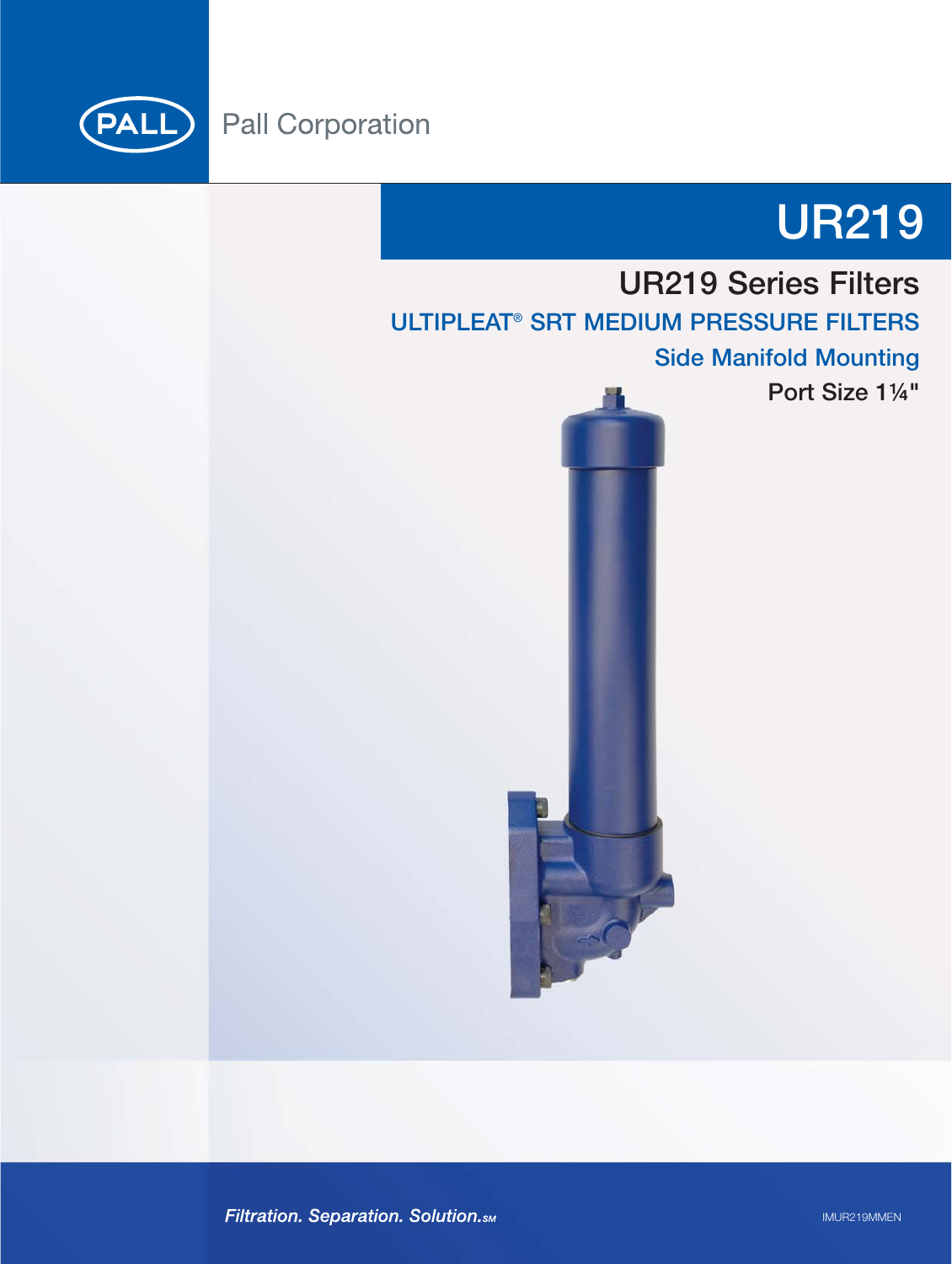# UR219

# MEDIUM PRESSURE FILTERS **Technical Information UR219 Series Filters - Manifold Mount**

### Features

- Unique Ultipleat (laid-over pleat) filter medium pack
- Coreless, cageless element configuration
- Pall Stress-Resistant Technology (SRT) Media
- In-to-out filter element flow path
- Flows to 265 L/min (70 US gpm)
- Pressures to 110 bar (1600 psi)
- Port size 1¼"

## Notes and Specifications

#### Filter Housing

- Maximum Allowable Working Pressure: 110 bar (1,600 psi)
- Rated Fatigue Pressure: 110 bar (1,600 psi) 106 cycles per NFPA T2.06.01R2-2001

#### • Fluid Compatibility:

Compatible with all petroleum oils, water glycols, water-oil emulsions and most synthetic hydraulic and lubrication fluids

• Temperature Range:

Fluorocarbon Seals: -29 ˚C to 120 ˚C (-20 ˚F to 250 ˚F) 60 ˚C (140 ˚F) maximum in HWCF or water glycol fluids

• Materials of Construction: Head and cover: Ductile Iron Tube: Steel

#### Filter Element

- Filter Element Burst Pressure: 10 bard (150 psid)
- Ultipleat SRT Element Construction: Inorganic fibers impregnated and bonded with epoxy resins. Polymer endcaps. Anti-static media design.

The equipment has been assessed in accordance with the guidelines laid down in The European Pressure Directive 97/23/EC and has been classified within Sound Engineering Practice S.E.P. Suitable for use with Group 2 fluids only. Consult Sales for other fluid gas group suitability.

#### Pressure Drop Information

#### Housing pressure drop using fluid with 0.9 S.G.

Housing pressure drop is directly proportional to specific gravity.



#### Element Pressure Drop

Multiply actual flow rate times factor in table below to determine pressure drop with fluid at 32 cSt (150 SUS), 0.9 S.G. Correct for other fluids by multiplying new viscosity in cSt/32 (SUS/150) x new S.G./0.9. Note: factors are per 1000 L/min and per 1 US gpm.

#### 219 Series Filter Elements — bard/1000 L/min (psid/US gpm)

| Length Code | AZ | AP | AN | <b>AS</b>                                                                 | AT |
|-------------|----|----|----|---------------------------------------------------------------------------|----|
| 08          |    |    |    | 9.93 (0.545) 4.21 (0.231) 2.83 (0.155) 1.76 (0.096) 1.33 (0.073)          |    |
| 13          |    |    |    | 5.95 (0.327) 2.52 (0.139) 1.70 (0.093) 1.05 (0.058) 0.80 (0.044)          |    |
| 20          |    |    |    | $3.95(0.217)$ 1.68 $(0.092)$ 1.13 $(0.062)$ 0.70 $(0.038)$ 0.53 $(0.029)$ |    |

#### Sample **Δ**P calculation

UR219 Series 13" length housing with S20 (1¼") side manifold mount ports using AN grade media. Operating conditions 150 L/min flow rate using a hydraulic fluid of 50 cSt and specific gravity (s.g.) 1.2.

#### Total Filter **Δ**P

- $= ΔP$  housing +  $ΔP$  element
- $= (0.20 \times 1.2/0.9)$  bard (housing)
- + ((150 x 1.70/1000) x 50/32 x 1.2/0.9) bard (element)
- $= 0.26$  bard (housing)  $+ 0.53$  bard (element)
- = 0.79 bard (11.5 psid)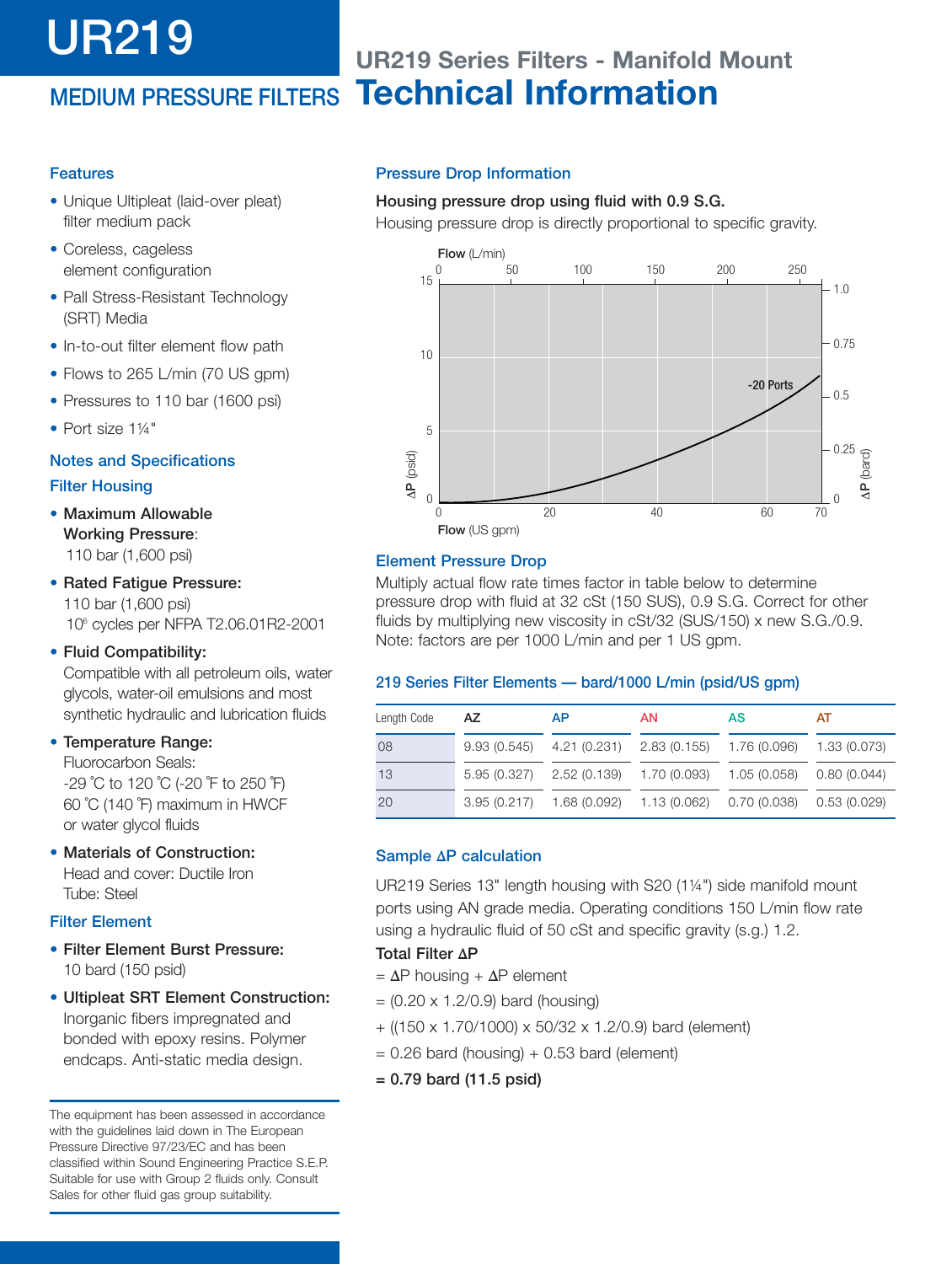#### **For new installations, select one complete part number from each section below**

#### **Section 1**

Note: Pall Ultipleat SRT filter housings are supplied without filter elements or warning devices fitted. Never operate the filter unless a filter element is fitted and all warning device ports are sealed.

### **Seal Kit P/N: UR 219 SKZ**

#### **Housing P/N:** UR 219C S20 ++ 1 Z 2 1 YR85 **1 2**

Table **2**: Housing Bypass Valve Options

Note: Z indicates fluorocarbon seals are standard. Other options are available; contact Pall. The suffix '1' at the end of the Housing P/N designates 1 indicator port, this port will be fitted with a plastic shipping plug.

\*Other seal material options are available; Contact Pall.

 $\overline{A}$  1.7 bard - 25 psid  $\overline{G}$  4.5 bard - 65 psid

Code Valve

#### Table **1**: Housing Length Options

| Code | Length (in)* |  |
|------|--------------|--|
| 08   |              |  |
| 13   | 13           |  |
| 20   | 20           |  |

\* Nominal length

#### **Section 2**

#### Table **1**: Filter Element Options

| Code            | $\beta$ <sub>X</sub> (c) $\geq$ 1000<br>based on ISO 16889 | CST Rating* |
|-----------------|------------------------------------------------------------|-------------|
| AZ              | 3                                                          | 08/04/01    |
| AP              | 5                                                          | 12/07/02    |
| AN              |                                                            | 15/11/04    |
| $\overline{AS}$ | 12                                                         | 16/13/04    |
| $\overline{AT}$ | 22                                                         | 17/15/08    |

\* CST: Cyclic Stabilization Test to determine filter rating under stress conditions, based on SAE ARP4205



Note: Z indicates fluorocarbon seals are standard. Other options are available; contact Pall.

#### Table **2**: Filter Element Length Options

| Code          | Length (in)* |
|---------------|--------------|
| 08            |              |
| $\frac{1}{2}$ | 13           |
|               | 20           |

\* Nominal length

#### **Section 3** (One Differential Pressure Indicator or 'B' type blanking plug must be ordered)

### **Differential Pressure Indicator P/N:** RC 1 2 Z

#### Table **1**: Differential Pressure Indicator Options\*

| Code  | Indicator                                                                                     | 'H' Dim.      |
|-------|-----------------------------------------------------------------------------------------------|---------------|
| 778NZ | 'P' type Visual indicator with thermal lockout                                                | 21mm (0.83in) |
| 860MZ | 'D' type Visual indicator with no thermal lockout                                             | 21mm (0.83in) |
| 861CZ | 'L' type Electrical switch (SPDT) with 6" leads                                               | 38mm (1.50in) |
| 861CZ | 'M' type Electrical switch (SPDT)<br>with DIN43650 connector and matching cap                 | 78mm (3.07in) |
| 861CZ | 'R' type Electrical switch (SPDT) and neon light<br>indicator with DIN43650 connector and cap | 89mm (3.50in) |
| 771BZ | 'S' type Electrical switch (SPDT)<br>with 3-pin MS connector                                  | 57mm (2.24in) |

\* Other indicator options are available; contact Pall.

#### Table **2**: Indicator Pressure Setting Options\*

| Code | Valve                                             |
|------|---------------------------------------------------|
| 084  | For 'A' by-pass valve option (1.1 bard - 16 psid) |
| 091  | For 'G' by-pass valve option (3.5 bard - 50 psid) |

\* Use only if 'R' Indicator is selected from Table 1



- Note: If no differential pressure indicator is selected, 'B' type blanking plug (P/N HA9000-P8-Kit Z) must be ordered separately and fitted to replace the plastic shipping plug.
- Note: Z indicates fluorocarbon seals are standard. Other options are available; contact Pall.

#### Table **3**: 'M' & 'R'-Type Indicator Codes\*

| Code      | Option     |
|-----------|------------|
| <b>YM</b> | 'M' option |
| <b>YR</b> | 'R' option |

\* Use only if 'R' or 'M' Indicator is selected from Table 1

#### Table **4**: 'R' Indicator Options\*

| Code  | Option         |
|-------|----------------|
| 110AC | 110V AC        |
| 220AC | <b>220V AC</b> |
| 24DC  | 24V DC         |

\* Use only if 'R' Indicator is selected from Table 1